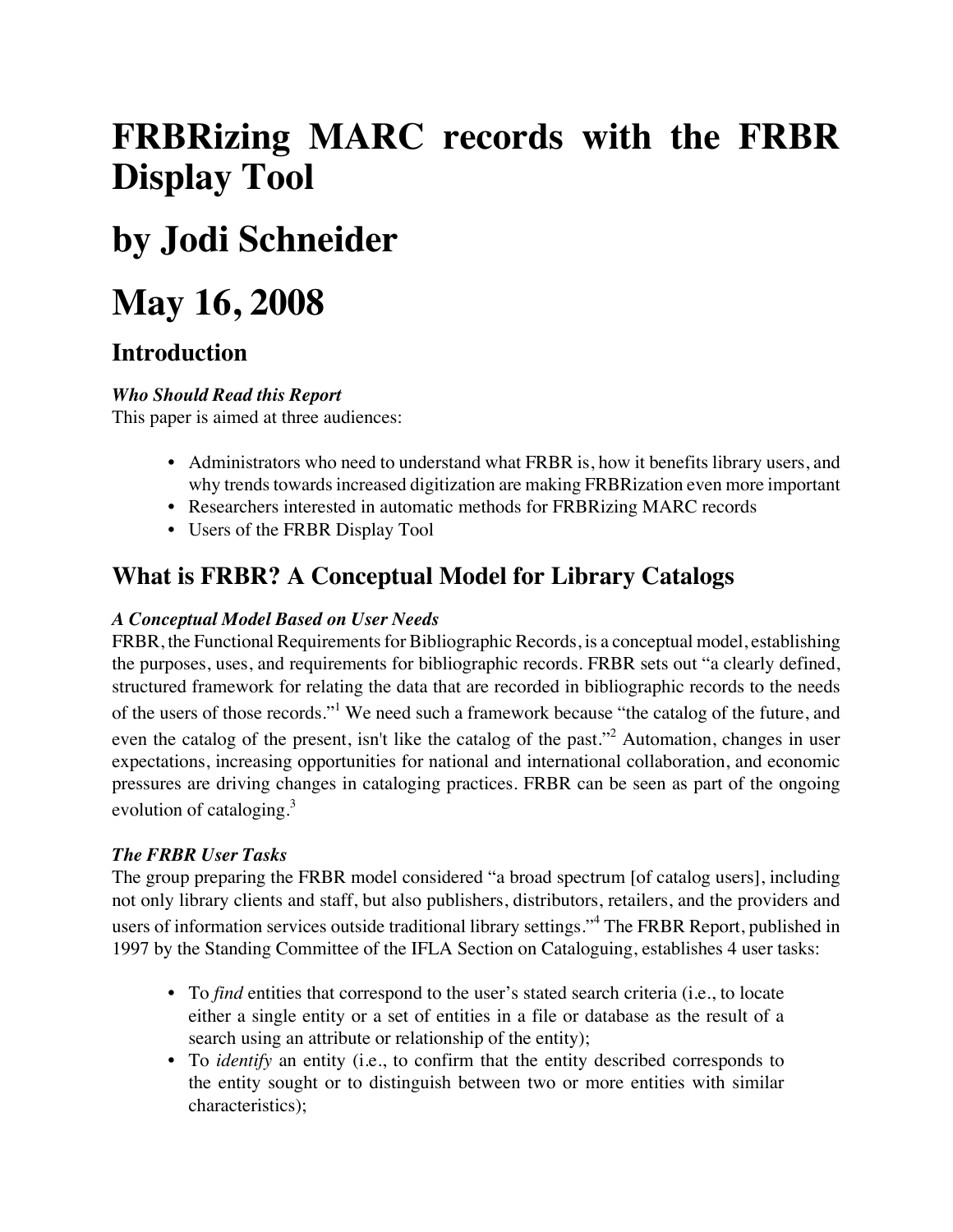- To *select* an entity that is appropriate to the user's needs (i.e., to choose an entity that meets the user's requirements with respect to content, physical format, etc., or to reject an entity as being inappropriate to the user's needs);
- To *acquire or obtain access* to the entity described (i.e., to acquire an entity through purchase, loan, etc., or to access an entity electronically through an online connection to a remote computer).5

A fifth task, navigation, is added by some experts: "To *navigate* a bibliographic database (that is, to find works related to a given work by generalization, association, and aggregation; to find attributes related by equivalence, association, and hierarchy)".6

# *FRBR: An Entity-Relationship Model*

FRBR presents an entity-relationship model of bibliographic records. The Group 1 Entities, which represent "the products of intellectual or artistic endeavor", are central for our purpose.<sup>7</sup> These entities are Work, Expression, Manifestation, and Item:



They are well-described by Pat Riva:

These entities are the focus of the bibliographic record and the heart of the model. The first two are entirely abstract and reflect intellectual or artistic content:

- Work (a distinct intellectual or artistic creation)
- Expression (the intellectual or artistic realization of a Work)

The next two are (more or less) concrete and reflect physical form (although physical should not be taken too literally, as it includes remote electronic resources):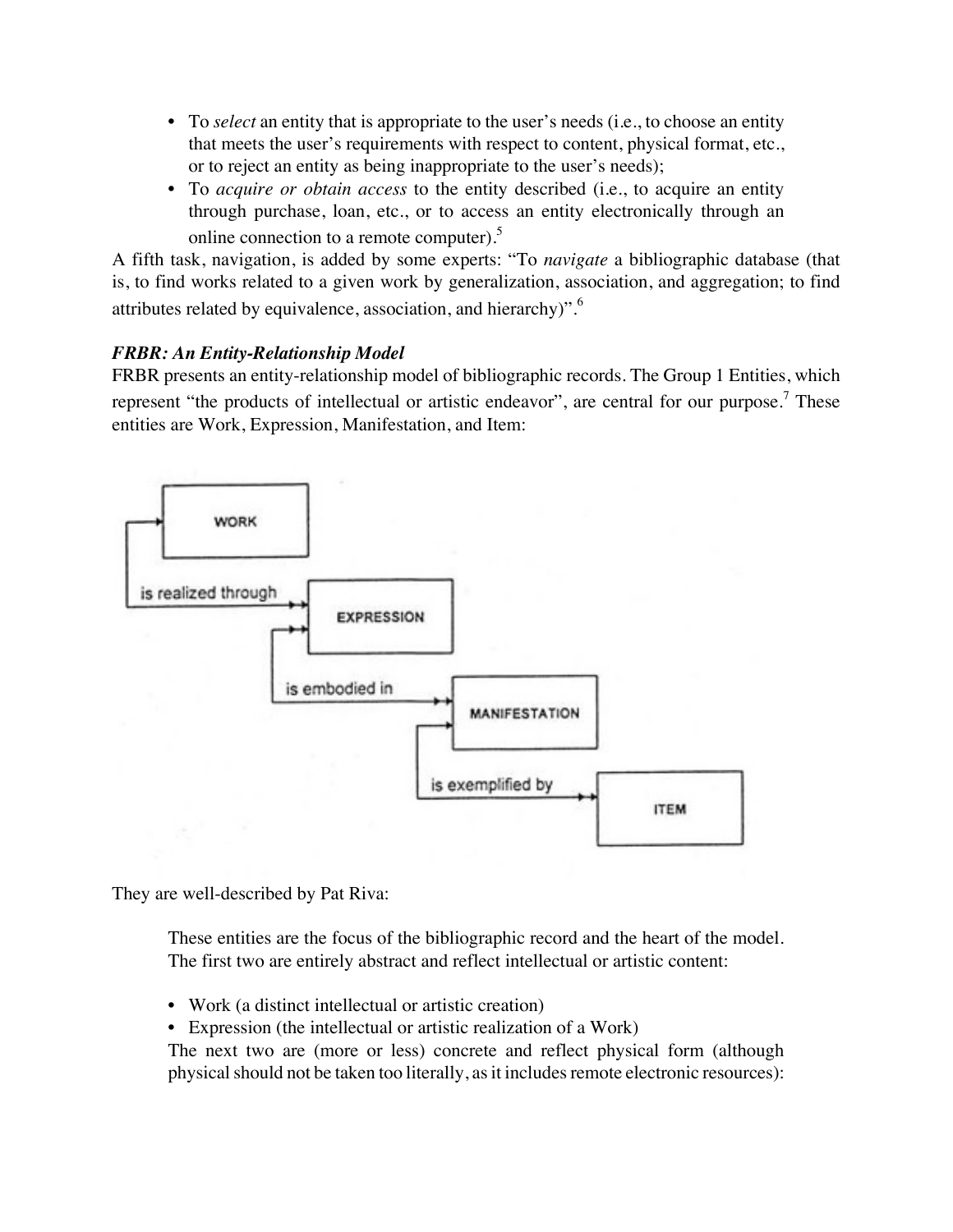- Manifestation (the physical embodiment of an expression of a Work)
- Item (a single exemplar of a manifestation).<sup>7</sup>

#### *What Library Users Want*

Users want to find "stuff". They use particular physical or digital Items, but in many cases related Items, Expressions, or Manifestations would also serve their needs. Here's an example: "A library user may ask a question like'Do you have Seamus Heaney's translation of *Beowulf?*' (a request for an expression) or 'Do you have Stephen Hawking's *A Brief History of Time?*' (a request for a work). Upon further questioning, many such users do not have a particular item or even a particular manifestation in mind. What they are interested in are abstractions – the content, either at the expression or the work level".<sup>8</sup> FRBR provides a model for grouping related content.

Library catalogs typically have entries at the Manifestation level, because for most purposes, any copy (Item) of a book is acceptable. Additional collation can help both users who may accept alternatives, as well as users with specific requirements for a particular format, edition, language, or copy. Collating non-identical Manifestations would bring together, for example, a VHS tape and a DVD with the same content. Collating Expressions would bring translations together with the original. Collating Works would bring together related creative endeavors, such as adaptations of a Work into a movie or a children's book.

Studies of how people conceive of and group materials<sup>9 10</sup> suggest that FRBR is a promising approach to summarizing library holdings. Grouping materials according to the FRBR Group 1 Entities may help users *find*, *identify*, and *select* materials. A library catalog ought to collate similar materials which are likely to be interchangeable for most users, while retaining detailed information to allow users with more particular needs to determine the differences between these similar materials.

#### *Improving Library Catalogs*

FRBRized catalogs would allow users to explore library holdings in sensible groupings, which cluster similar materials. "One of the great advantages of FRBR-based displays is that long displays may be made much shorter, enhancing the intelligibility and browsability of results."<sup>11</sup> In catalogs which primarily collate Items, the *identification* and *selection* tasks are compromised by a lack of collation; FRBR might bring improvements. For instance, FRBRized displays might be more intuitive when they are closer to user-conceived groupings.

FRBRization is particularly beneficial in some areas, such as music. Dickey quotes a study of musical scores<sup>12</sup> that found that "more than  $94.8\%$  [of the scores in the sample] exhibited at least one bibliographic relationship with another entity in the collection."13 Making these relationships explicit can help users *find*, *identify*, and *select* materials more easily in a FRBR-based catalog. While collation is important, exploration at the Item level will remain important for some purposes. For example, while early printed books may be grouped into Expressions and Manifestations, individual copies retain a striking amount of uniqueness, and their differences are important to scholars.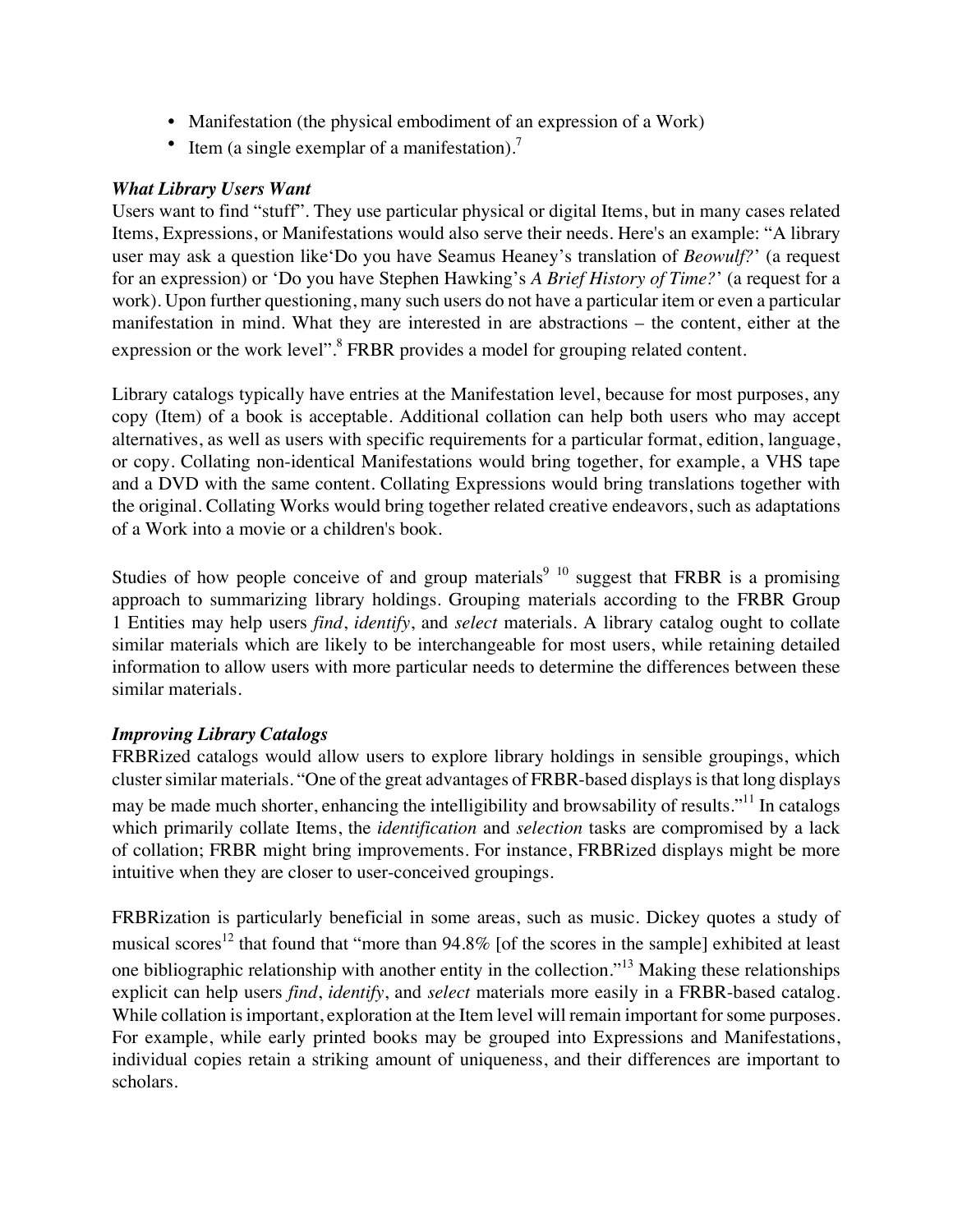# **FRBRizing the Catalog**

#### *What does FRBRizing the Catalog Mean?*

FRBRizing the catalog involves collating MARC records of similar materials. FRBRization brings together sets of Works, Expressions, or Manifestations, rather than just sets of Items. Researchers in several countries, including Korea<sup>14 15</sup>, Norway<sup>16 17</sup>, and Portugal<sup>18</sup>, are experimenting with FRBRizing their national catalogs on a large scale. I have been experimenting with an existing tool aimed at creating an access/display layer for MARC21 records, the North American flavor of MARC.

# *What is the FRBR Display Tool?*

The FRBR Display Tool<sup>19</sup> is an experimental tool distributed by the Network Development and MARC Standards Office of the Library of Congress. The tool generates FRBRized MODS records from MARC records. MODS is a natural choice for the output format it was designed both to accommodate MARC21 and to facilitate a FRBRized record structure. MODS uses current standard data storage and exchange idioms, such as XML data exchange and semantic metadata tag names. $20$ 

Display is a major focus of the FRBR Display Tool: it displays materials sorted by Work, form, and edition with links into the Library of Congress OPAC for further detail. While MODS can store any MARC data field, the Tool does not transfer the entire MARC record into MODS but rather extracts pertinent details needed for creating FRBRized Work sets and for grouping and displaying records.

#### *Overview of How the FRBR Display Tool Works*

The FRBR Display Tool is primarily an XSLT processing system. The FRBR Display Tool uses MARC4J, an opensource Java toolkit, to convert MARC records stored in ISO2709 binary format to MARCXML. (MARCXML is another possible starting point for toolkit users.) Next the MARC data is transformed through a sequence of 4 XSLT transformations, which are based in part on the MARCXML toolkit. In the fourth transformation, FRBRized MODS XML is styled into HTML. The final output is two files: this HTML file and the XML file from which it was generated.

# *The Pipeline*

The FRBR Display Tool consists of a shell script or a Windows batch file and supporting files. Here is a shell script, which can be obtained from the most recent version of the toolkit or at [http://](http://jodischneider.com/pubs/suppinfo/2008MayFRBRizingMARC/marc2frbr.sh) [jodischneider.com/pubs/suppinfo/2008MayFRBRizingMARC/marc2frbr.sh](http://jodischneider.com/pubs/suppinfo/2008MayFRBRizingMARC/marc2frbr.sh)

```
#!/bin/sh
if [-z \; \$1] || [-z \; \$2] then
    echo "Usage: $0 marcfilemarc outputstem"
    echo "marcfile.mrc will be transformed into 2 files:"
    echo " outputstem.xml"
    echo " Will contain the FRBR xml representing the marc records"
    echo " outputstem.html"
```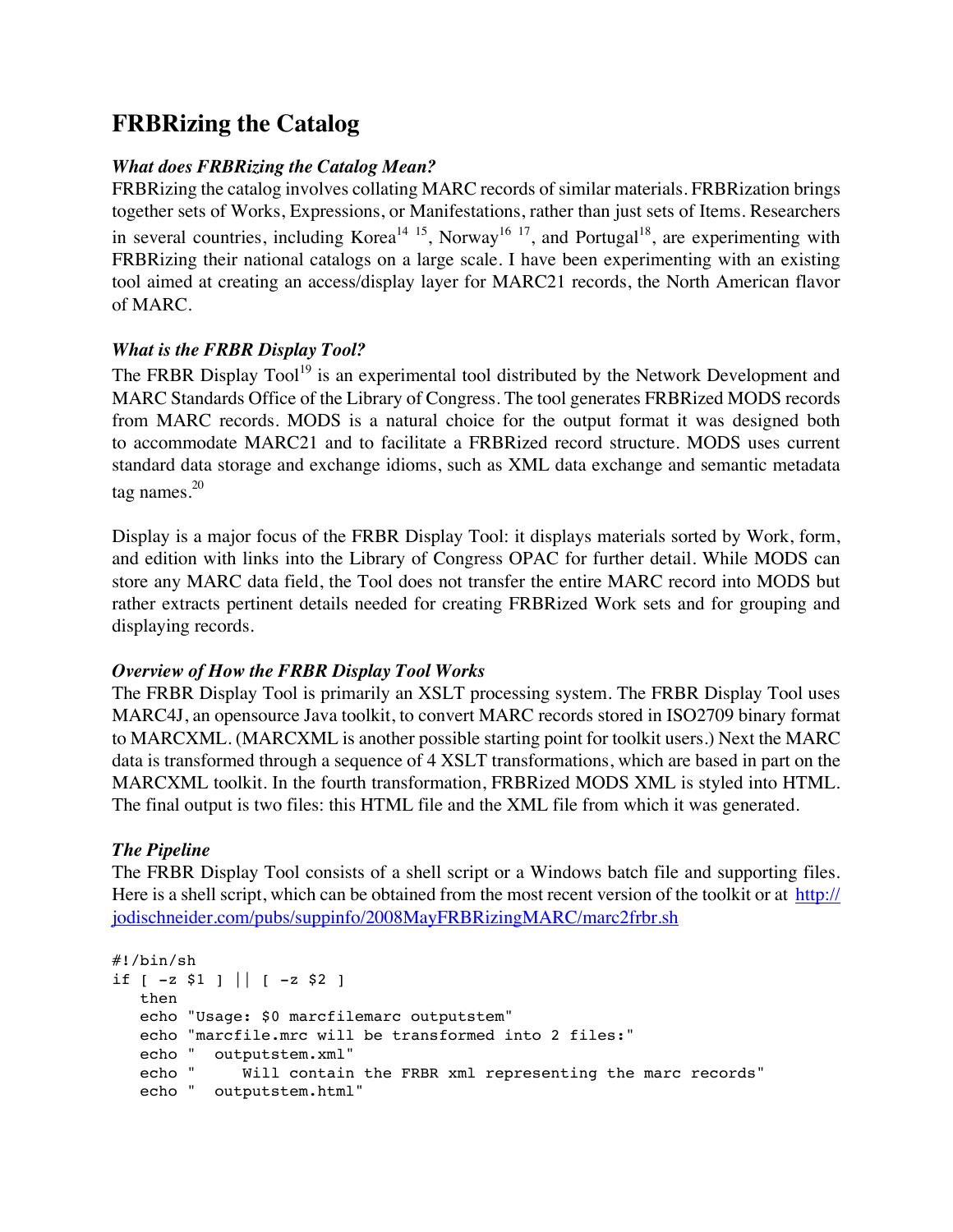```
 echo " Will contain the HTML display of the FRBR xml"
   exit
fi
echo Transforming $1 to MARCXML ...
java -cp marcxml-20080423.jar:marc4j.jar gov.loc.marcxml.MARC2MARC21slim $1
 slimfrbr.xml
echo Transforming the MARCXML into FRBR XML and saving to $2.xml ...
java -jar saxon9.jar -warnings:silent -u -o clean.xml slimfrbr.xml http://
www.loc.gov/standards/marcxml/frbr/v2/clean.xsl
java -jar saxon9.jar -warnings:silent -u -o match.xml clean.xml http://
www.loc.gov/standards/marcxml/frbr/v2/match.xsl
java -jar saxon9.jar -warnings:silent -u -o $2.xml match.xml http://
www.loc.gov/standards/marcxml/frbr/v2/FRBRize.xsl
echo Transforming the FRBR XML into HTML and saving to $2.html ...
java -jar saxon9.jar -warnings:silent -a -o $2.html $2.xml
echo Complete
```
The process can be summarized as: MARC --> MARC XML --> clean --> match --> FRBRized MODS --> html display

The output from each step: (input.mrc) --> slimfrbr.xml --> clean.xml --> match.xml --> output.xml --> output.html

The XSLT from each step: (marc4j.jar) --> [http://www.loc.gov/standards/marcxml/frbr/v2/](http://www.loc.gov/standards/marcxml/frbr/v2/clean.xsl) [clean.xsl](http://www.loc.gov/standards/marcxml/frbr/v2/clean.xsl) --> <http://www.loc.gov/standards/marcxml/frbr/v2/match.xsl> --> [http://www.loc.gov/](http://www.loc.gov/standards/marcxml/frbr/v2/FRBRize.xsl) [standards/marcxml/frbr/v2/FRBRize.xsl](http://www.loc.gov/standards/marcxml/frbr/v2/FRBRize.xsl) --> [http://www.loc.gov/standards/marcxml/frbr/](http://www.loc.gov/standards/marcxml/frbr/frbr2html.xsl) [frbr2html.xsl](http://www.loc.gov/standards/marcxml/frbr/frbr2html.xsl)

This final transformation, which serializes to an html display format, is called inside the FRBRize.xsl stylesheet, as an xsl:processing-instruction. Throughout the process, the MARCXML utility transformations <http://www.loc.gov/marcxml/xslt/MARC21slimUtils.xsl> are used via an xsl:import.

#### *Versions of the FRBR Display Tool*

Version 1 - Released by July  $2003$ ,<sup>21</sup>, the tool was created based on Thomas Delsey's functional analysis of MARC  $21^{22}$ . Version 1, was still current as of 2005.<sup>23</sup>

Version 2 - By May 2007, when Denton documented his experience with the tool, version 2 was available.

New version (in progress)- As a result of my query to the MARC FRBR listserv, the tool was updated to take advantage of character set processing from the latest version of MARC4J, and a UNIX shell script was added<sup>24</sup>. A temporary version is available at [http://memory.loc.gov/natlib/](http://memory.loc.gov/natlib/cred/marcFRBR.tar.gz) [cred/marcFRBR.tar.gz](http://memory.loc.gov/natlib/cred/marcFRBR.tar.gz) while the update makes its way through the LC's formal publishing process to the official page  $^{25}$ .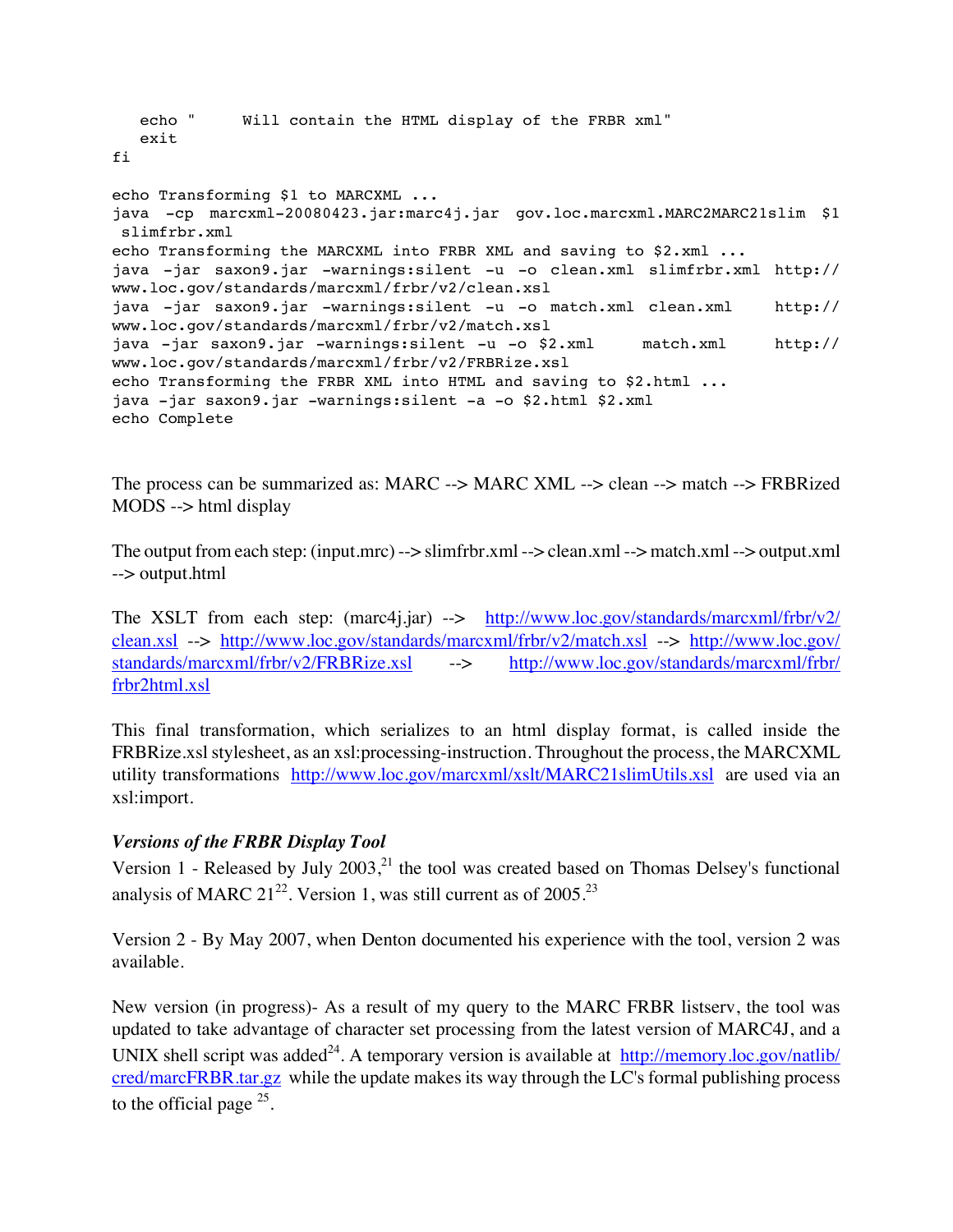#### *Sample files*

Sample files created from the new version of the tool can be downloaded from my examples directory <http://jodischneider.com/pubs/suppinfo/2008MayFRBRizingMARC/> .

Running the tool on mahler.marc produces results in html and XML (see mahler.html and mahler.xml in the examples directory) as well as three intermediate files slimfrbr.xml, clean.xml, and match.xml, which are normally deleted at runtime.

#### *Prior Publications about the FRBR Display Tool*

#### *Official Publications Relating to the FRBR Display Tool*

Several publications of the MARC Standards Office relate to the tool. The most important of these is a paper from the MARC Standards Office describing the tool.<sup>25</sup> An earlier paper describes general techniques for manipulating MARCXML.<sup>26</sup> Finally, a presentation by the Chief of the MARC Standards Office gives further details about the tool, including explanations of several types of collation failures. 27

#### *Publications by users of the FRBR Display Tool*

To date, I have found 1 master's dissertation,  $^{28}$  1 paper,  $^{29}$  1 presentation,  $^{30}$  of a student project,  $^{31}$ and 1 series of blog posts focusing on the FRBR Display Tool.<sup>32</sup>

Denton's blog posts served as my introduction to the FRBR Display Tool and influenced my work throughout the project. Along with publications of the MARC Standards Office, Denton's series gives the most detailed information. Therefore, I summarize his work here.

In May 2008, William Denton reported on his experiments with the FRBR Display Tool in a series of 9 blog posts at the FRBR Blog32, named after the primary example, *Pride and Prejudice*. The experiment started with a single manifestation of *Pride and Prejudice*, with ISBN 0192833553. Denton queried thingISBN and xISBN services to retrieve 792 ISBN for related Works. He then used a ruby script to search Z39.50 servers for MARC records for these ISBNs, and managed to retrieve 383 records from open servers. According to the marclint from the MARC/Perl library, these records contained 249 errors. Next he wrote a shell script modifying the FRBR Display Tool (version 2) to run on his linux box, and ran the script on the sample mahler.mrc data from the Library of Congress.

Next Denton tried running the script on the Pride and Prejudice MARC records pride-andprejudice.mrc. Data errors caused the FRBR Display Tool script to fail, and Denton set to hacking on the records to get them to run through the tool. In order to delete a particular record, he first wanted to parse results using MARC/Perl, but then Denton discovered character encoding errors, which had come from a bug in the ruby script he'd used to collect records. He continued working with the data he had while re-retrieving records from Z39.50 with an updated ruby script. In the meantime, he deleted problem records and removed some fields of remaining records. At this point, he was able to get through the first step of the FRBR Display Tool pipeline, and had intermediate results in MARCXML.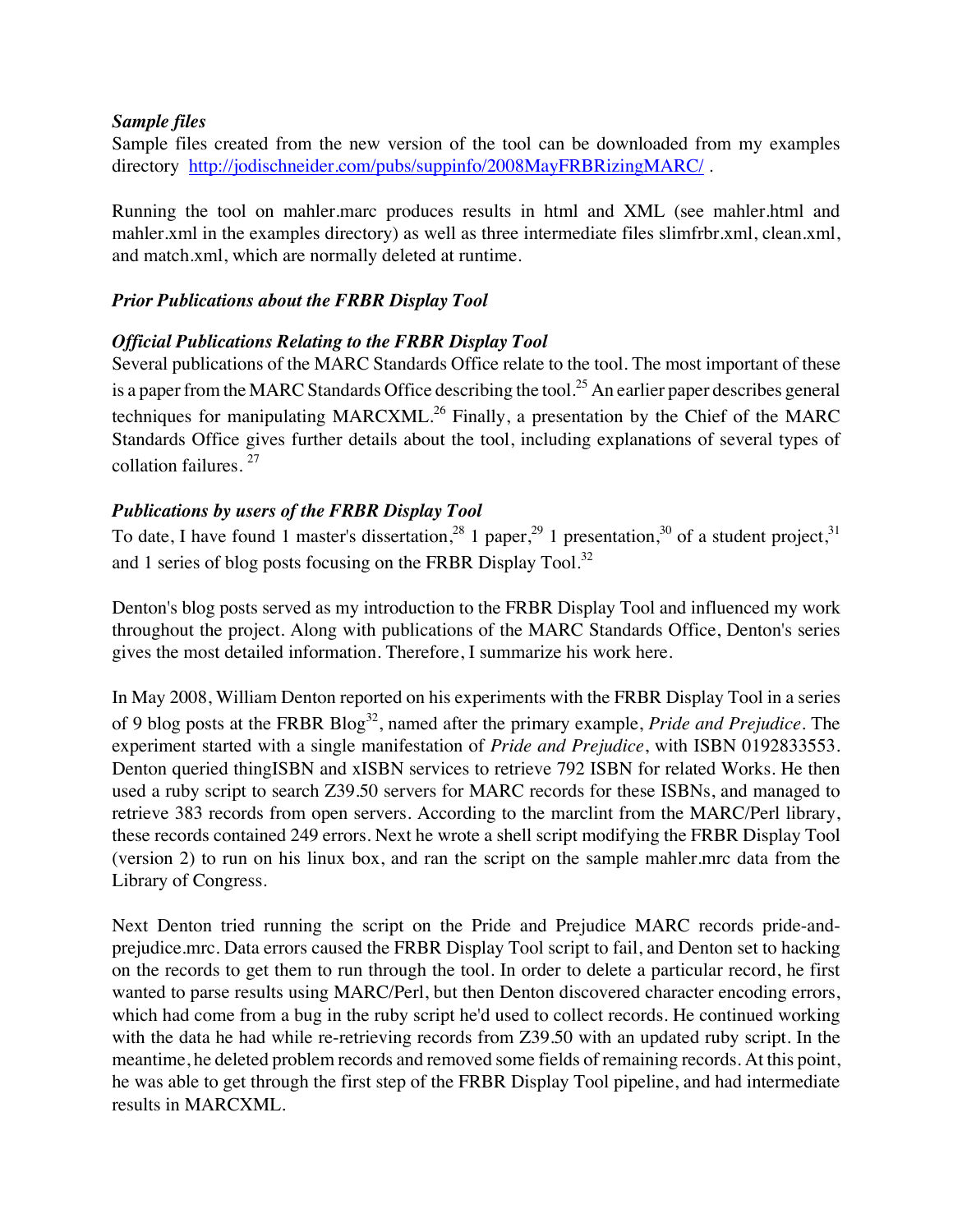Unfortunately, these intermediate results had two undefined entities,  $\&\#31$ ; and  $\&\#30$ ; which caused processing problems. After removing these entities, Denton was able to get the first XSLT transformation to run. However, running the second one gave a stack trace with Saxon 7 and he switched to Saxon 8.9. At this point, the final XSLT still failed because in some records a space appeared in the 245 Title Statement Field<sup>33</sup> first or second indicators where a number was expected. Finally, after editing the XSLT, Denton was able to get output, shown in [http://www.frbr.org/eg/](http://www.frbr.org/eg/pp/pp.html) [pp/pp.html](http://www.frbr.org/eg/pp/pp.html) . The series concluded with a discussion of running the FRBR Display Tool on Harry Potter records with a smoother, not yet documented process, which required removing characters but not wiping fields. He also comments that "The Library of Congress's FRBR Display Tool needs to be robustified so it can withstand heinous MARC records, but it's still a fine piece of work."<sup>34</sup>

Experiments with the Library of Congress's FRBR Display Tool, based on Denton's work, formed the practical work for this paper.

# **My work with the FRBR Display Tool**

My original goal was to repeat William Denton's experiments. As I used the FRBR Display Tool, I discovered problems, both with the records I started with and with the usability of version 2 of the tool. My interest expanded to how others have automated the MARC to FRBR conversion.

# *Problems, Challenges, & Discoveries*

#### *Charsets*

MARC may be encoded in one of two character sets, MARC-8 or UTF-8, as expressed in the Leader 9. While UTF-8 is widely supported, MARC- $8^{35}$  36 is almost entirely unknown outside the library programming community. Version 2 of the FRBR Display Tool used an early version of MARC4J to transfer records into MARCXML; newer versions of MARC4J have improved charset handling.

Version 2 of the Tool worked smoothly on Windows. Shell scripts from William Denton, based on the Windows batch file, returned results along with character encoding errors on the Mac OS X and linux machines I used. Here's a typical error, which comes from the old version of MARC4J used: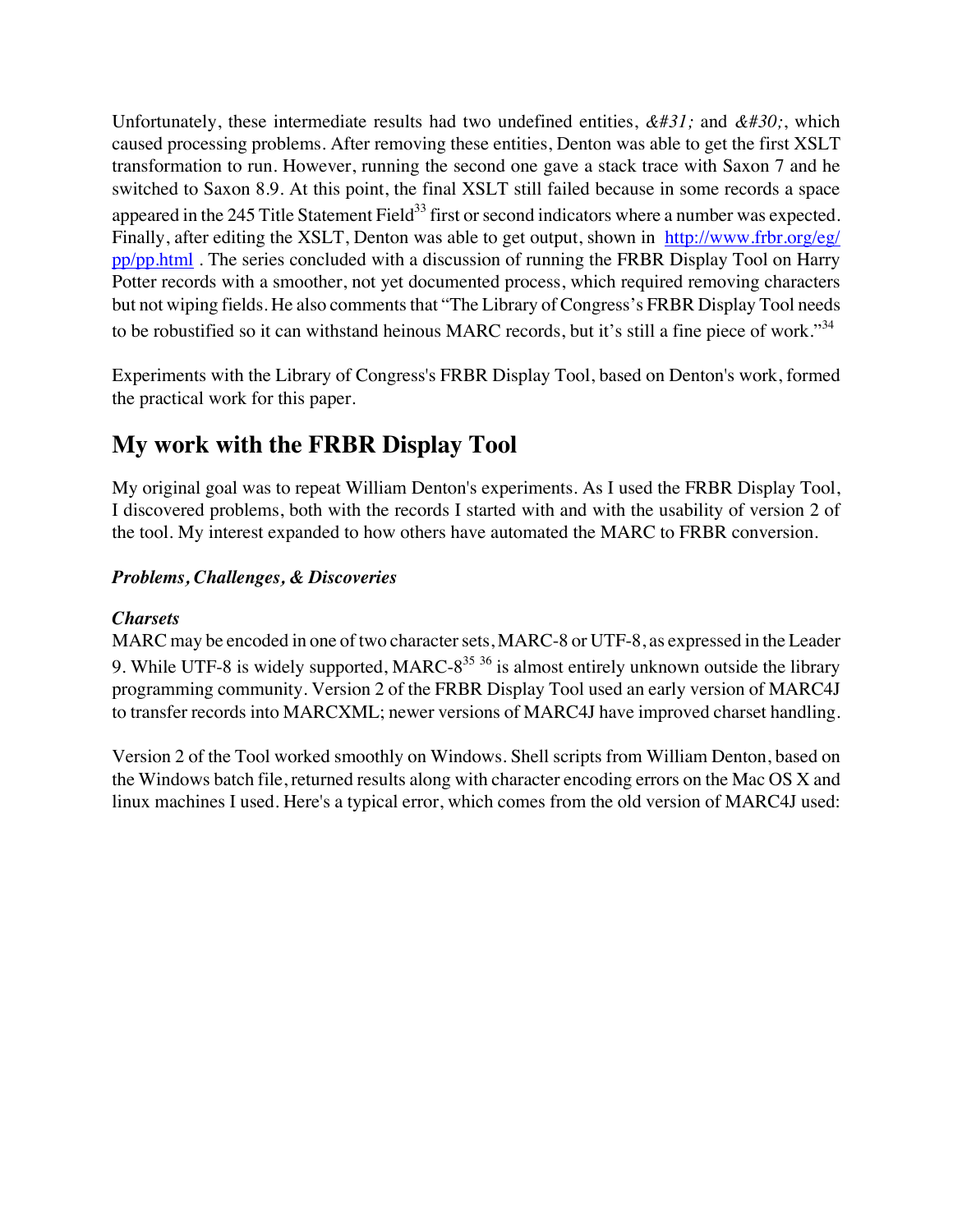```
Transforming mahler.mrc to MARCXML ...
Character not found: cb in Code Table: 45
Character not found: 2d8 in Code Table: 45
Character not found: c8 in Code Table: 45
Character not found: cc in Code Table: 45
Character not found: cb in Code Table: 45
Character not found: cf in Code Table: 45
Character not found: 2d8 in Code Table: 45
Character not found: 2c6 in Code Table: 45
Character not found: 2c6 in Code Table: 45
Character not found: 2030 in Code Table: 45
Character not found: 2030 in Cade Table: 45
Character not found: 2030 in Code Table: 45
Character not found: cc in Code Table: 45
Character not found: cc in Code Table: 45
Character not found: 2c6 in Code Table: 45
Character not found: 2030 in Code Table: 45
Character not found: 2030 in Cade Table: 45
Transforming the MARCXML into FRBR XML and saving to examples/nahler.xml ...
Error on line 1 column 201 of file:///Users/jodi/Desktop/2008X20SpringX20LIS590DPLX20DocumentX20ProcessingX20inX2
@LIS/FRBRproject/frbrFolder/slinfrbr.xnl:
  Error reported by XML parser: The prefix "xsi" for attribute "xsi:schenaLocation" associated with an element ty
pe "collection" is not bound.
Transformation failed: Run-time errors were reported
Transforming the FRBR XML into HTML and saving to examples/mahler.html ...
Complete
```
Characters are not found in the Extended Latin Codetable and an xsi namespace was not bound to its proper URI. The FRBR Display Tool was updated in April in response to my question on the MARCFRBR listserv regarding these problems. The newest version includes UNIX shell scripts as well as Windows batch files, properly binds the namespace and correctly handles both MARC-8 and UTF-8 input.

#### *Data consistency and data quality*

The FRBR Display Tool is optimized for Library of Congress records. For instance, the tool is based on MARC21 and assumes a certain amount of authority control. Some normalization routines are also based on the Library of Congress source data; for example, "[from old catalog]" is removed from certain fields in the clean XSLT. Collections harvested from multiple sources, such as Denton's pride-and-prejudice.marc collection, may prove more difficult to process due to variations in the MARC tags or field values used. For instance, Hegna and Murtomma<sup>36</sup> list differences between Norwegian and Finnish MARC formats, NORMARC and FINMARC.

Besides differences in the MARC tags used, there may also be differences in the rulesets (e.g. AACR2) applied. Local changes are also possible, so there may be inconsistencies in the use of certain fields. For instance, the 700 field in many catalogs becomes a miscellany, since those fields are typically indexed for search, retrieval, and display. Finally, there are non-intentional differences. Every catalog has spelling errors, and most seem to have differences in authority headings, since the headings are updated more often (for example to add birth and death dates) than many catalog records.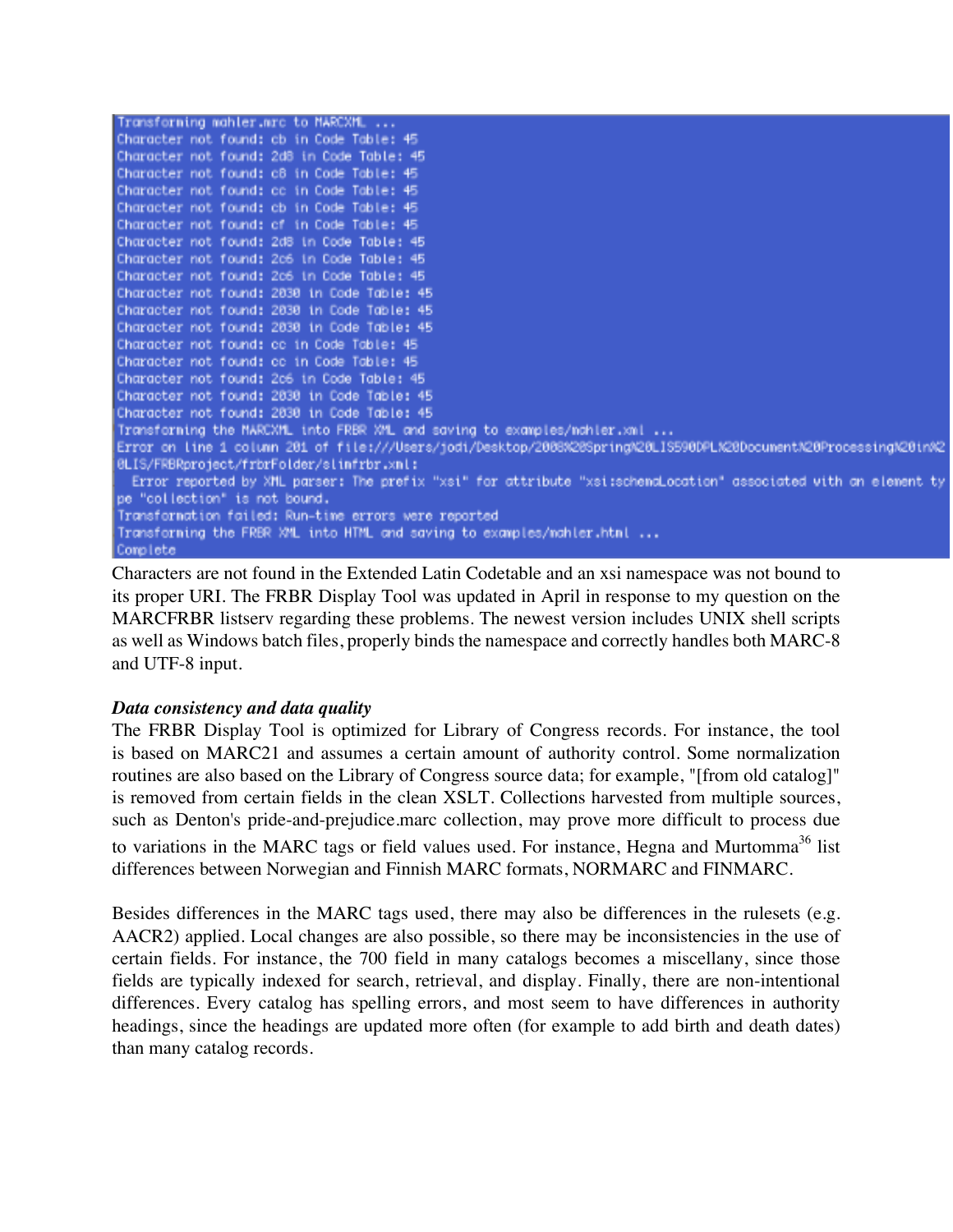#### *Data Quality Example*

Sometimes obvious errors lead one to discover less obvious errors. For example, running the new FRBR Display Tool on pride-and-prejudice-cleaned-chars.marc, fails because the slimfrbr.xml contains undefined entity references,  $&\#30$ ; and  $&\#31$ ; which XML flags as invalid in this context. The error message says "Character reference ' $&\#31$ ; is an invalid XML character.":

jodi-schneiders-computer:zzz jodi\$ ./narc2rrbr.sh pride-and-prejudice-cleaned-chars.marc examples/pp Transforming pride-and-prejudice-cleaned-chars.narc to MARCXML ... Transforning the NARCXML into FRBR XML and saving to examples/pp.xnl ... Error on line 15881 column 46 of file:/Users/jodi/Desktop/2008028Spring020LIS590DPLX20Document020Processing020in% 20LIS/FRBRproject/zzz/slimfrbr.xml: SXXP8883: Error reported by XML parser: Character reference "&#31" is an invalid XML character. Transformation failed: Run-time errors were reported Transforming the FRBR XML into HTML and saving to examples/pp.html ... Complete

Looking at slimfrbr.xml, we find invalid characters:

```
<subfield code="a">Austen, Jane</subfield>
   <subfield code="a">Pride and prejudice</subfield>
   <subfield code="h">&amp;lt;Ljudupptagning&amp;gt; /</subfield>
   <subfield code="c">Jane Austen</subfield>
   <subfield code="a">Ashland, Or.</subfield>
   <subfield code="b">Blackstone Audiobooks</subfield>
   <subfield code="c">2005</subfield>
   <subfield code="a">Huddinge</subfield>
 </datafield>
```
As it turns out, a number of records from that source are bad. Tag 080 holds an "n" in indicator 1 and a "d" in indicator 2:

```
<datafield tag="080" ind1="n" ind2="d">
  <subfield code=" ">prejudice /</subfield>
  <subfield code="c">Jane Austen ; with illustrations by George Allen</sub
  <subfield code="a">Ware, Hertfordshire</subfield>
  <subfield code="b">Wordsworth</subfield>
  <subfield code="c">1994</subfield>
  <subfield code="a">Wordsworth classics</subfield>
  <subfield code="a"> land</subfield>
</datafield>
```
However, the indicators should be " " to indicate they're undefined. And in fact, tag 080 should hold a call number, rather than publication information!<sup>37</sup> Here is a more typical value: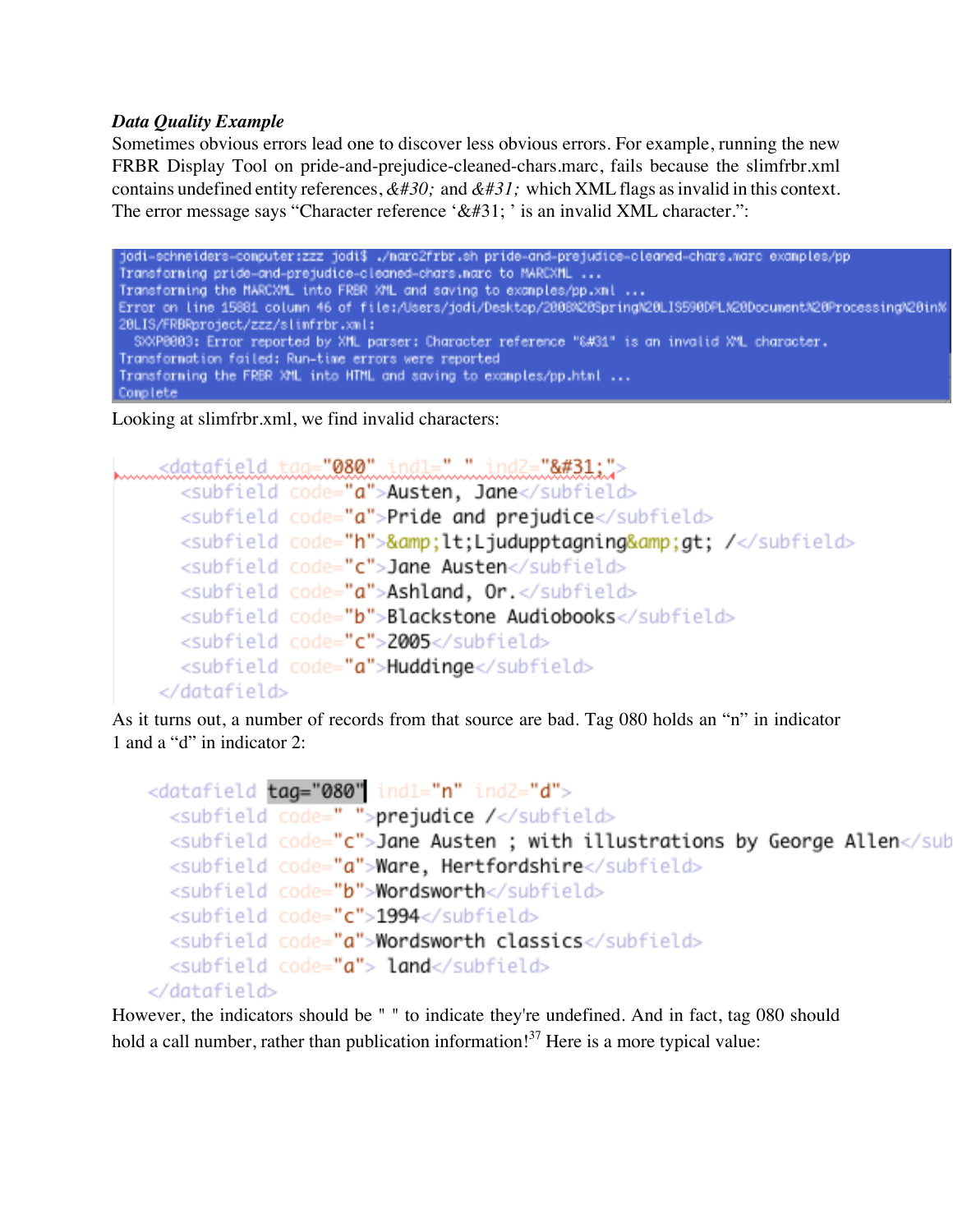```
<datafield tag="080" ind1=" " ind2=" ">
  <subfield code="a">821.111-3</subfield>
</datafield>
```
To get the script to run at this point, various solutions are possible. We could declare the entities, remove the (incorrect) 080 indicators, or even the entire fields, which happen to not be used in the processing or display of the FRBR Display Tool. Another solution would be to work on validation and error handling. Knowing the data, and how it is used, will help!

# *Simplifying the Process*

One way to simplify the process would be to start with MARCXML records, which would eliminate encoding problems and might improve data quality. Working with a single catalog could also increase the uniformity in the data, which would bring improvements. Data cleaning and data validation could also become a preprocessing step. Preliminary work with the MARCXML validation stylesheet suggest that flagging MARC errors is promising. Further possibilities are given in the future work section which follows.

### *Ideas for Future Work*

- Clean and validate data, using existing tools such as the MARC DTD,<sup>38</sup> MARCXML Validation Stylesheet,  $39$  or other validation tools from the Library of Congress,  $40$  and other institutions with significant MARC processing apparatus (e.g. OCLC, UC System, Library of Congress, other national libraries).
- Scale the FRBR Display Tool to run on a typical recordset, and analyze results.
- Compare FRBRizing algorithms and methods on well-understood test data.
- Put data into a Storage, Search and Retrieval Environment such as  $Soh<sup>41</sup>$  or a Solrbased next-generation catalog such as Blacklight<sup>42</sup>, VuFind<sup>43</sup>, or the fac-back-opac  $44$ . (Consider modifying the MARCImporter<sup>45</sup> to import and index MODS. Determine what XSLT processing models are possible using the XSLTResponseWriter<sup>46</sup> or the forthcoming (in version 1.3) DataImportHandler<sup>47</sup>.)
- Put data into a navigation-focused environment using Topic Maps (XTM) or consider a tool that primarily improves display such as Exhibit (or other SIMILE tools) $48$  or Flamenco<sup>49</sup>, or a custom XML to HTML stylesheet.
- Improve output display. Consider a tree structure, as shown in Tillett<sup>50</sup> or a concept map structure, as shown in LeBoeuf<sup>51</sup>
- Do user testing of FRBRized catalogs
- Incorporate related tasks such as record collection. While the FRBR Display Tool might be used by a single institution already in possession of records, adding record collection at the beginning of the pipeline might be useful for some users. For instance, chain with existing Z39.50 and SRU/SRW tools, for instance with Yaz.<sup>52</sup>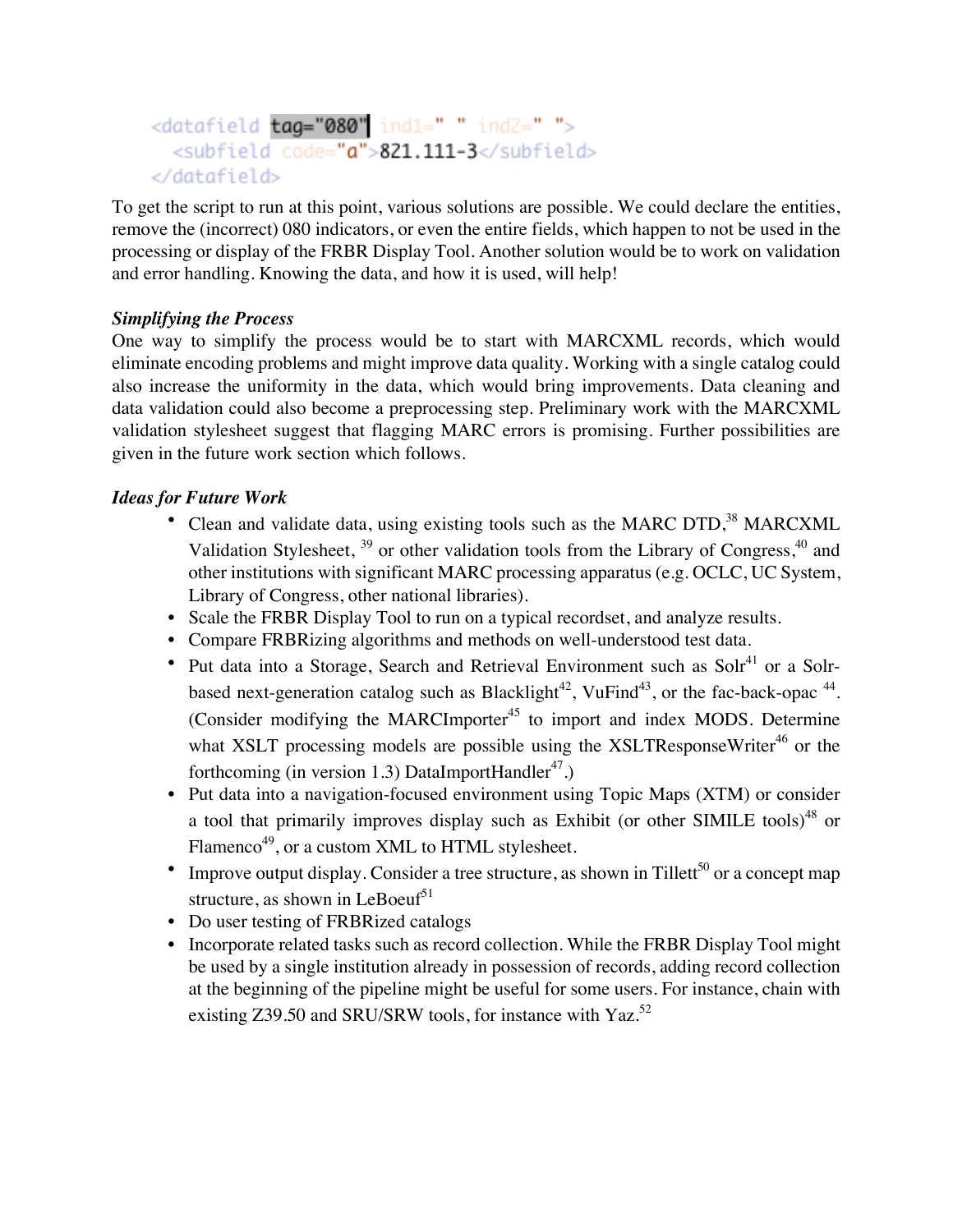# **Related Considerations for the Future of the Catalog**

### *FRBR in the Networked Era*

FRBR becomes even more important in the digital networked environment. As we digitize items, we create surrogates that are "the same" for certain purposes. The networked digital environment also increases the amount of data available from an individual's desktop. And as data proliferates, we commonly find multiple surrogates for the same artifact. So in the digital environment, substitutions of similar items is even more likely. Peter Brantley talks about substituting one photo of a place for another: "One of the things not extensively discussed in the library and archival communities, yet which is increasingly implicit in the larger digital environment, is the possibility that even if an original, source object is not re-locatable or re-discoverable... often an acceptable surrogate can be found. Further, it is increasingly likely that there is no real 'original', but rather a stream of mildly differing replicas. These are surrogates of type, and form."53 Consideration of the Items, Manifestations, and Expressions associated with a single journal article illustrates<sup>54</sup> this point:



Users may, for instance, substitute a preprint in the author's repository for a publisher PDF behind a paywall, usually (but not always) without loss of information.

The digital networked environment also gives users more entries into bibliographic universe, for example through booksellers and search engines. While those environments do not always provide exceptional bibliographic control, they are typically easy to use, and in a full-text environment, the cost (in time as well as money) of *obtaining* an item may be low. Depending on the environment, the other user tasks may be harder or easier than in a typical catalog. For example, *finding* something acceptable is often (though not always) easy in a search engine such as Google, while an information-rich environment aids Amazon users in *selecting* the Item desired. Improved, readilyavailable alternatives lend urgency to the desire to improve library catalogs.

# *Identifiers*

Identifiers are extremely important for network-level services. As Kristin Antelman says: "Documents do not need to be described to be referenced in a networked world; they must be identified. An inherently descriptive element, such as title, cannot meet the requirements of a network identifier."55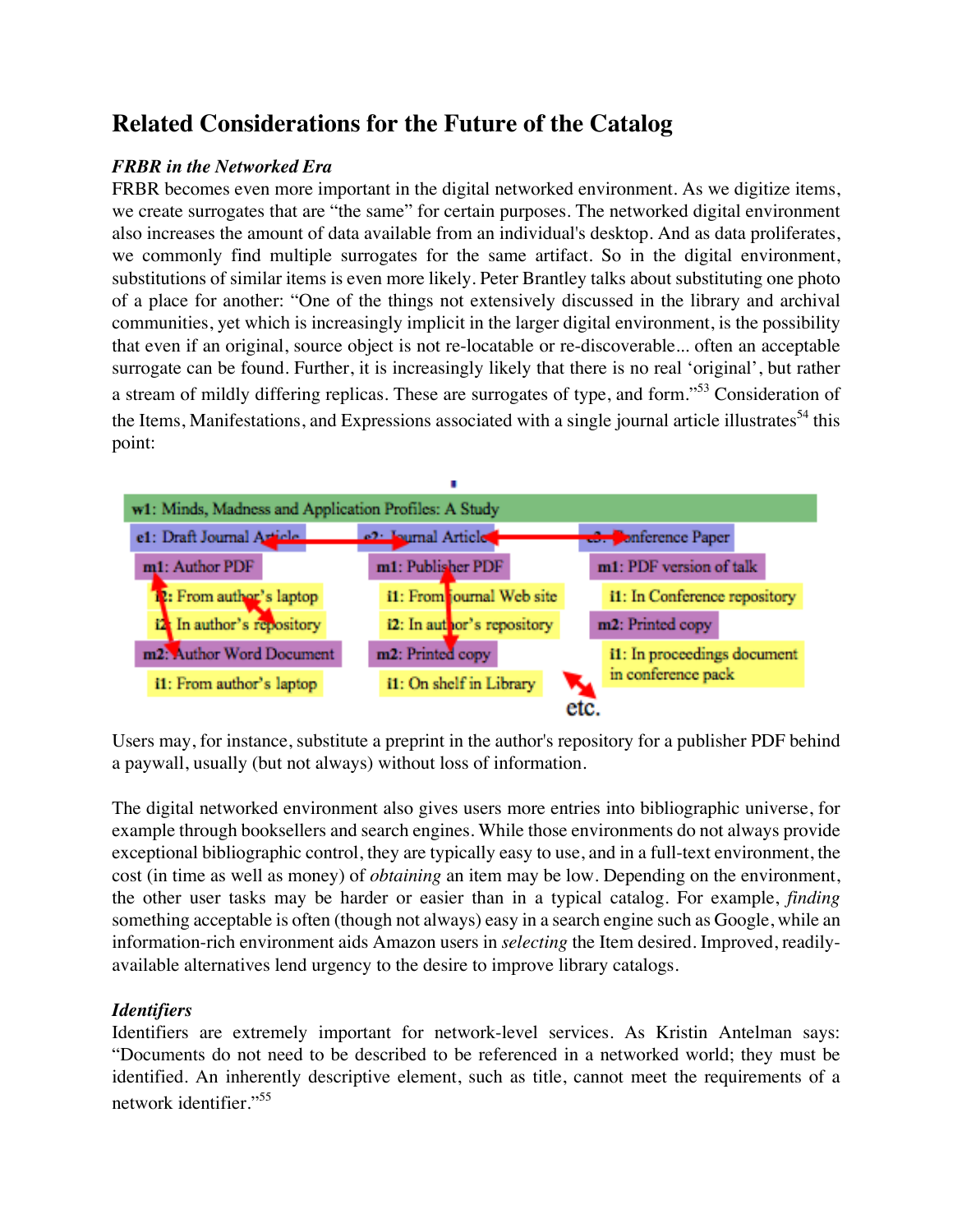Linked data such as the new LCSH linked data service<sup>56</sup> will become increasingly important as we seek identifiers not only for Works but also for (persistently linkable) subject authorities. Identifiers would allow a multi-level record structure to function as a unified record.<sup>57</sup>

#### *More Research is Needed*

Although FRBR has been studied for over 10 years, most prototypes are still small-scale experimental systems, or experiments with single-country national catalogs. FRBR has not been sufficiently tested, especially with regard to user studies of working systems. FRBRization of catalogs is still a research area, rather than an area of practice.

For a survey of FRBRized prototype and production systems, see the recent article, From a Conceptual Model to Application and System Development, especially its tables.<sup>58</sup> IFLA's bibliography of FRBR-related publications<sup>59</sup> is also useful for surveying the field.

The Library of Congress Report on the Future of Bibliographic Control devotes Section 4.2 to FRBR. The section stresses that FRBR is still only a conceptual model which has not been implemented on a large scale: "The library community is basing its future cataloging rules on a framework that it has only barely begun to explore. Until carefully tested as a model for bibliographic data formation for all formats, FRBR must be seen as a theoretical model whose practical implementation and its attendant costs are still unknown." The current environment does not adequately support FRBR: "the impact of the FRBR model on cataloging practice and on the machine-readable bibliographic record has not been extensively explored. There is no standard way to exchange Work-based data, and no cataloging rules that yet support the creation of records using the FRBR model." Further attention to sharing our data outside the library community is also needed, according to the report: "LC and the library community need to find ways of 'releasing the value' of their rich historic investment in semantic data onto the Web."60

As new cataloging rules (RDA) are developed, it is particularly important to consider how to best fulfill users' needs. "More research and development is needed to explore the application and implementation of FRBR for future retrieval systems that better support information seeking."<sup>61</sup> User studies will be particularly important in determining the extent to which systems meet the FRBR user objectives: *find*, *identify*, *select*, *obtain*, and *navigate*.

#### *FRBRized catalogs*

FRBRizing catalogs could bring improvements to the overly-long, flat displays currently in use. FRBR may be useful particularly for reformatted materials and taming content proliferation of popular Works. Further research about FRBRizing MARC records, and particularly user testing of prototype systems, is needed.

# **Acknowledgements**

Thanks to Stephen Linhart, Wendell Piez, Clay Redding, Jon Wheeler, Ryan Wick, Karen Wickett, and to UIUC classmates in spring 2008 sections of LIS590ROL and LIS590DPL.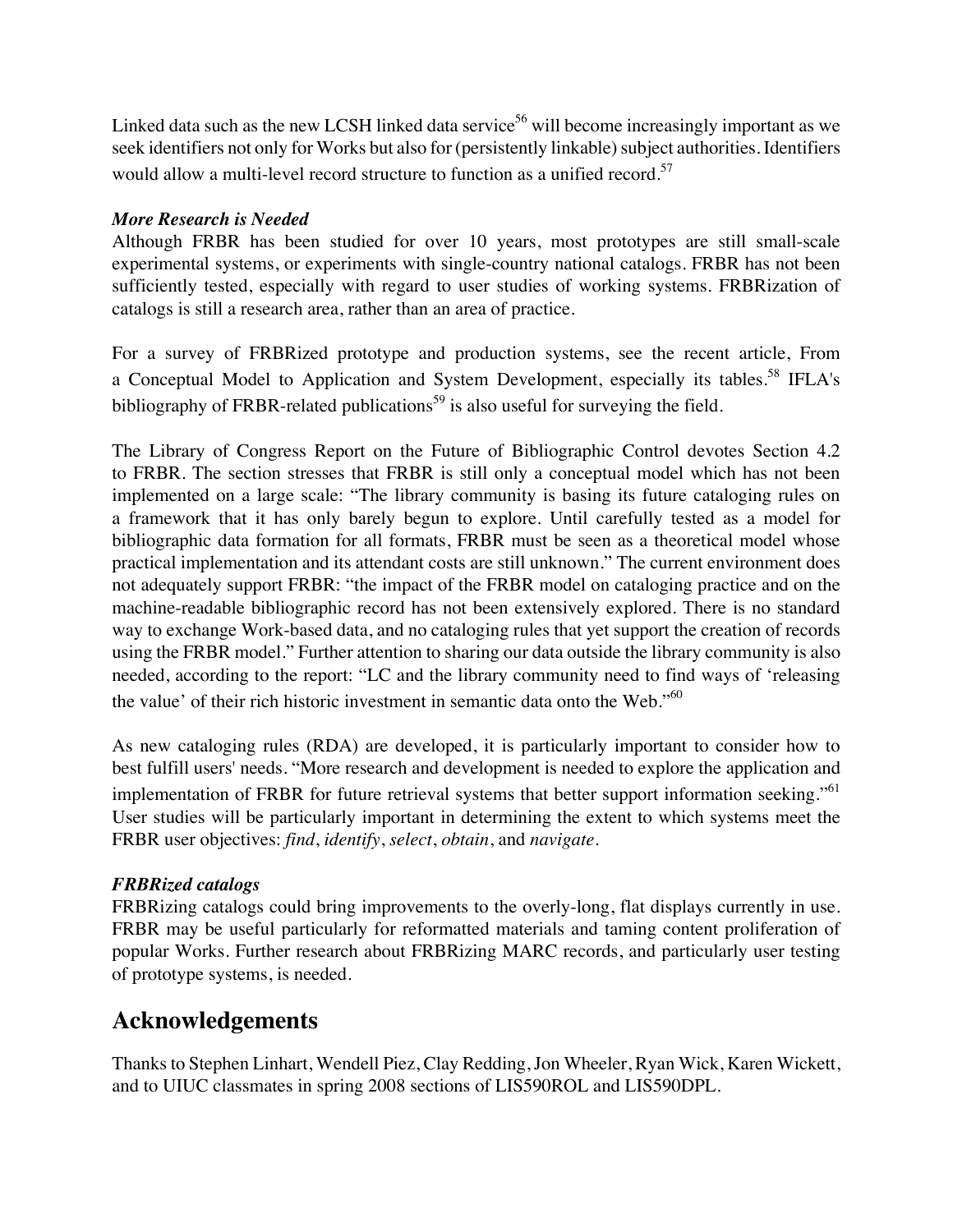# **Endnotes**

[1] Section 2.1: Objectives of the Study, IFLA Study Group on the Functional Requirements for Bibliographic Records. 2008. Functional requirements for bibliographic records: final report, amended and corrected for 2008. [http://www.ifla.org/VII/s13/frbr/frbr\\_current2.htm](http://www.ifla.org/VII/s13/frbr/frbr_current2.htm)

[2] Wendell Piez, personal communication, May 10, 2008.

[3] William Denton. 2007. FRBR and the History of Cataloging. In: Understanding FRBR: What It Is and How It Will Affect Our Retrieval. Ed. Arlene G. Taylor. Westport, Connecticut: Libraries Unlimited. Denton traces the history of 4 ideas in the evolution of cataloging, which prepare the way for FRBR: logical principles, user needs, the idea of the work, and standardization and internationalization. <http://hdl.handle.net/10315/1250>

[4] Section 1.2: Approach, IFLA Study Group on the Functional Requirements for Bibliographic Records. 2008. Functional requirements for bibliographic records: final report, amended and corrected for 2008. [http://www.ifla.org/VII/s13/frbr/frbr\\_current1.htm](http://www.ifla.org/VII/s13/frbr/frbr_current1.htm)

[5] Section 6.1: Mapping Attributes and Relationships to User Tasks, IFLA Study Group on the Functional Requirements for Bibliographic Records. 2008. Functional requirements for bibliographic records: final report, amended and corrected for 2008. [http://www.ifla.org/VII/s13/](http://www.ifla.org/VII/s13/frbr/frbr_current6.htm) [frbr/frbr\\_current6.htm](http://www.ifla.org/VII/s13/frbr/frbr_current6.htm)

[6] Page 20, Elaine Svenonius. 2007. The Intellectual Foundation of Information Organization. Boston: MIT Press.

[7] Page 8, Pat Riva. 2007. Introducing the Functional Requirements for Bibliographic Recordsand Related IFLA Developments. Bulletin of the American Society for Information Science and Technology 33(6): 7-11. <http://www.asis.org/Bulletin/Aug-07/riva.html>

[8] Page 11-12, Allyson Carlyle and Lisa M. Fusco. 2007. Understanding FRBR as a Conceptual Model: FRBR and the Bibliographic Universe. Bulletin of the American Society for Information Science and Technology. 33(6): 264-273. [http://www.asis.org/Bulletin/Aug-07/carlyle\\_fusco.html](http://www.asis.org/Bulletin/Aug-07/carlyle_fusco.html)

[9] Page 8, Allyson Carlyle. 1999. User categorisation of works: toward improved organisation of online catalogue displays. Journal of Documentation 55(2). 184-208. [http://www.emeraldinsight.com.proxy2.library.uiuc.edu/Insight/ViewContentServlet?](http://www.emeraldinsight.com.proxy2.library.uiuc.edu/Insight/ViewContentServlet?Filename=Published/EmeraldAbstractOnlyArticle/Articles/2780550204.html) [Filename=Published/EmeraldAbstractOnlyArticle/Articles/2780550204.html](http://www.emeraldinsight.com.proxy2.library.uiuc.edu/Insight/ViewContentServlet?Filename=Published/EmeraldAbstractOnlyArticle/Articles/2780550204.html)

[10] Maja Žumer. 2005 August 12. FRBR as User's Model. Presentation at Bibliotheca Universalis: How to organize chaos? Satellite Meeting to the 71st World Library and Information Congress, Järvenpää, Finland, organized by the Finnish Library Association. [http://www.kaapeli.fi/%7Efla/](http://www.kaapeli.fi/%7Efla/frbr05/?umerFRBR2005.pdf) frbr05/Ž[umerFRBR2005.pdf](http://www.kaapeli.fi/%7Efla/frbr05/?umerFRBR2005.pdf)

[11] Page 14, Allyson Carlyle and Lisa M. Fusco. 2007. Understanding FRBR as a Conceptual Model: FRBR and the Bibliographic Universe. Bulletin of the American Society for Information Science and Technology. 33(6): 264-273. [http://www.asis.org/Bulletin/Aug-07/carlyle\\_fusco.html](http://www.asis.org/Bulletin/Aug-07/carlyle_fusco.html)

[12] Page 238, 251, Sherry L. Velluci. 1997. Bibliographic Relationships in Music Catalogs. Lanham, Md: Scarecrow.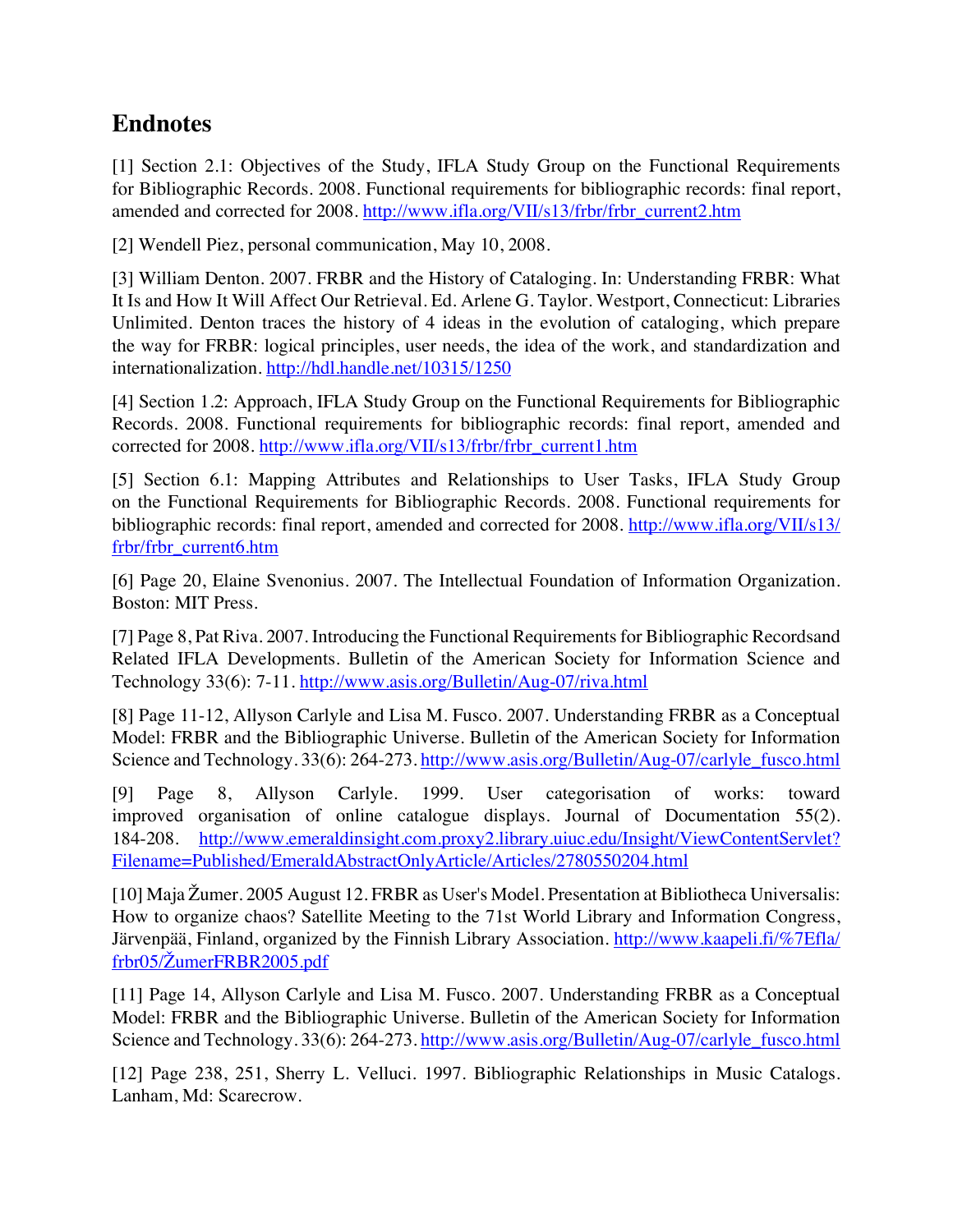[13] Page 23, Timothy J. Dickey. 2008 March. FRBRization of a Library Catalog: Better Collocation of Records, Leading to Enhanced Search, Retrieval, and Display. 27(1): Information Technology and Libraries.

[14] Sam Oh. 2008. MARC, FRBR and RDA. [Presentation]. Topic Maps 2008. [http://](http://topicmaps.com/tmc/presentation.jsp?conf=TM2008&id=TM2008~Sam_Oh~MARC_FRBR_and_RDA) [topicmaps.com/tmc/presentation.jsp?](http://topicmaps.com/tmc/presentation.jsp?conf=TM2008&id=TM2008~Sam_Oh~MARC_FRBR_and_RDA) [conf=TM2008&id=TM2008~Sam\\_Oh~MARC\\_FRBR\\_and\\_RDA](http://topicmaps.com/tmc/presentation.jsp?conf=TM2008&id=TM2008~Sam_Oh~MARC_FRBR_and_RDA)

[15] Jane Cho. 2006. Library Collections, Acquisitions & Technical Services. 30:202-213. [http://](http://dx.doi.org/10.1016/j.lcats.2006.08.003) [dx.doi.org/10.1016/j.lcats.2006.08.003](http://dx.doi.org/10.1016/j.lcats.2006.08.003)

[16] Knut Hegna and Eeva Murtomaa. Data mining MARC to find: FRBR? Paper presented at the 68th IFLA General Conference and Council, Glasgow. [http://folk.uio.no/knuthe/dok/frbr/](http://folk.uio.no/knuthe/dok/frbr/datamining.pdf) [datamining.pdf](http://folk.uio.no/knuthe/dok/frbr/datamining.pdf)

[17] Trond Aalberg. 2006. A Process and Tool for the Conversion of MARC Records to a Normalized FRBR Implementation. ICADL. LNCS 4312, 283-292.

[18] Nuno Freire, José Borbinha, and Pável Calado. 2007. ICADL. LNCS 4822, 267-276.

[19] Library of Congress Network Development and MARC Standards Office. Functional Analysis of the MARC 21 Bibliographic and Holdings Formats: FRBR Display Tool. Version 2.0 [http://](http://www.loc.gov/marc/marc-functional-analysis/tool.html) [www.loc.gov/marc/marc-functional-analysis/tool.html](http://www.loc.gov/marc/marc-functional-analysis/tool.html)

[20] Page 85, Sally H. McCallum. 2004. An introduction to the Metadata Object Description Schema (MODS). Library Hi Tech. 22(1): 82-88. MODS has 19 top-level elements. 17 can be organized by FRBR Group 1 Entities, while the remianing elements provide information about the record itself and allow for extensibility without recourse to an application profile.

[21] Jacqueline Radebaugh. 2003 July 23. Email from jrad@loc.gov to XML4J. Subject: FRBR Display Tool. Message-ID: <sf1e96eb.042@loc.gov> [http://lists.webjunction.org/wjlists/](http://lists.webjunction.org/wjlists/xml4lib/2003-July.txt) [xml4lib/2003-July.txt](http://lists.webjunction.org/wjlists/xml4lib/2003-July.txt)

[22] Thomas Delsey. 2001. Functional Analysis of the MARC 21 Bibliographic and Holdings Format. Network Development and MARC Standards Office, Library of Congress. [http://](http://www.loc.gov/marc/marc-functional-analysis/original_frbr.html) [www.loc.gov/marc/marc-functional-analysis/original\\_frbr.html](http://www.loc.gov/marc/marc-functional-analysis/original_frbr.html)

[23] Corey Keith and Jacqueline Radebaugh. 2005. FRBR display tool. Cataloging & Classification Quarterly. 39(3/4): 271-283.

[24] 2008 April 23. Clay Redding. Email to the MARCFRBR listserv. [http://www.loc.gov/marc/](http://www.loc.gov/marc/marc-functional-analysis/marcfrbr.html) [marc-functional-analysis/marcfrbr.html](http://www.loc.gov/marc/marc-functional-analysis/marcfrbr.html)

[25] FRBR Display Tool (Official Webpage) [http://www.loc.gov/marc/marc-functional-analysis/](http://www.loc.gov/marc/marc-functional-analysis/tool.html) [tool.html](http://www.loc.gov/marc/marc-functional-analysis/tool.html)

[26] Corey Keith 2004. Using XSLT to manipulate MARC metadata. Library Hi Tech. 22(2): 122-130.

[27] Sally McCallum. 11-12 August 2005. The FRBR Tool of the Library of Congress. Presentation at Bibliotheca Universalis: How to organize chaos? Satellite Meeting to the 71st World Library and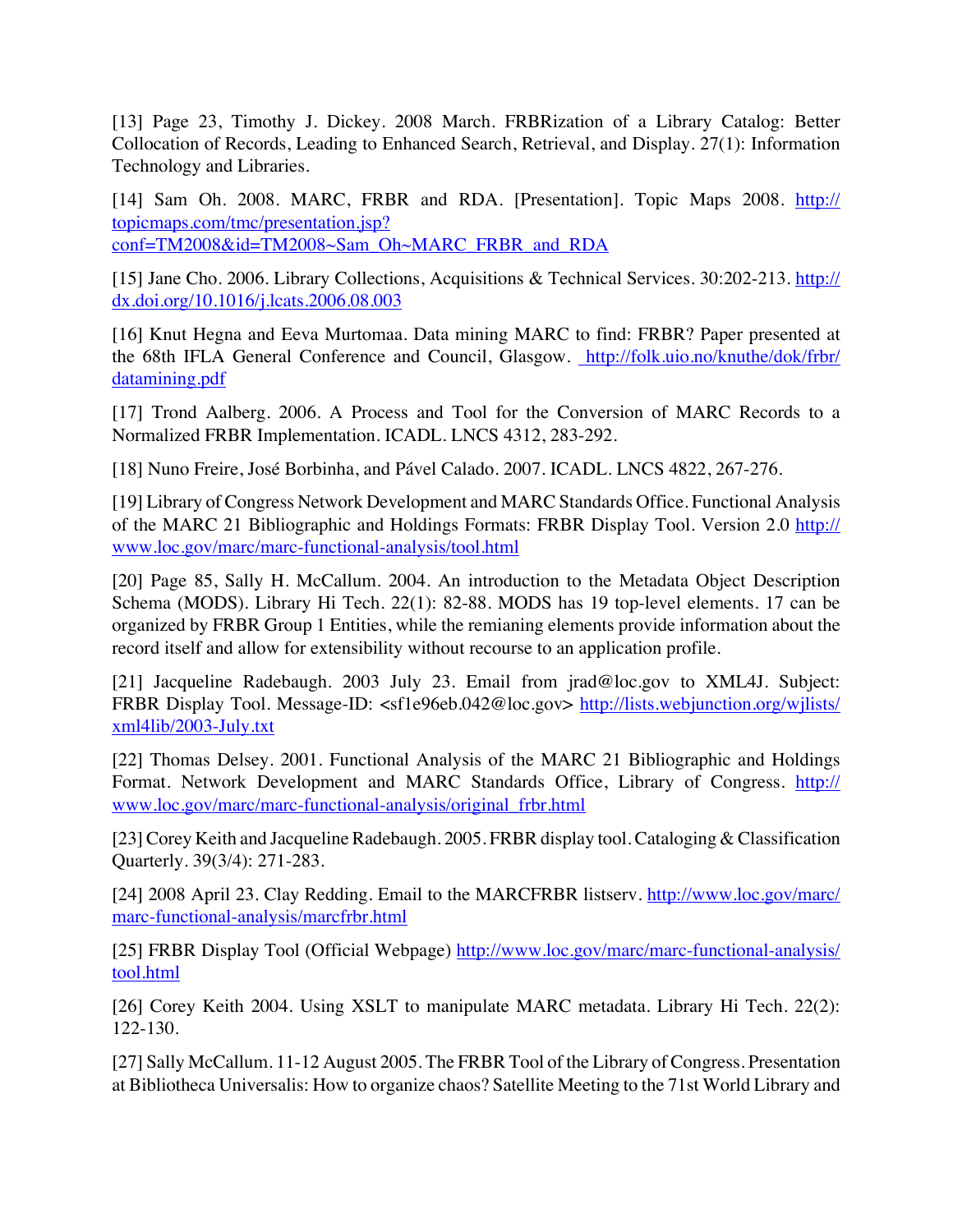Information Congress, Järvenpää, Finland, organized by the Finnish Library Association. [http://](http://www.fla.fi/frbr05/McCallumHelsinki_frbrtool.pdf) [www.fla.fi/frbr05/McCallumHelsinki\\_frbrtool.pdf](http://www.fla.fi/frbr05/McCallumHelsinki_frbrtool.pdf)

[28] Fernanda P. Moreno. 2006. FRBR - Requisitos Funcionais para Registros Bibliográficos: um estudo no catálogo da Rede Bibliodata. Master's degree dissertation, Information Sciences, Universidade de Brasília (Brasil). (in Portuguese). English Abstract: In the context of library studies and Information Science, descriptive representation a series of specialist meetings trying to establish standards to bibliographic description. Originated by one of international meetings, FRBR - Functional Requirements for Bibliographic Records, published by International Federation of Library Association and Institutions IFLA in 1998, it started a new interpretation of the bibliographic records was introduced, reorganizing their elements and presenting concepts and definitions of entities, attributes and relationships. The study became reflexes of the model FRBR in an electronic catalog, on-line, nationwide, through the examination of bibliographic records in format Machine Readable Cataloging – MARC, in order to systematize the relationship between the elements. Using appropriate literature and characteristics regarding potentials to realize the study, had been selected registers according to Catálogo Coletivo da Rede Bibliodata (Bibliodata Network Public Collection Catalog), and characterizing a study case. To illustrated the reflex of the model on the records, was used the conversional tool, FRBR Display Tool, from Library of Congress (LC), and besides the use of auxiliary tools when was made necessary. In order to complete the study, a few issues encountered in the literature were brought back as a manner to reach the goal of systematizing the relationships, given the relative failure of the tool under this aspect. Analytics stages comprise sample registers, notoriously descriptive and of the register converted in document that contains register model. In this phase, that is impossible to discuss every case, some tipical cases for each type of entitle purpose in FRBR. The results conducting to a necessity of register normalization and it is suggested tags MARC linking a better visualization of the model. Absence of discussions due to the use of models and international standards is considering as a potential trouble and there are paths indicated for the ways of future researches that would be realize, and one contribution to construct theorist corpus of the area. <http://eprints.rclis.org/archive/00006330/>

[29] Bemal Rajapatirana and Roxanne Missingham. 2005 September. The Australian National Bibliographic Database and the Functional Requirements for the Bibliographic Database (FRBR). The Australian Library Journal 54.1 [http://alia.org.au/publishing/alj/54.1/full.text/](http://alia.org.au/publishing/alj/54.1/full.text/rajapatirana.missingham.html) [rajapatirana.missingham.html](http://alia.org.au/publishing/alj/54.1/full.text/rajapatirana.missingham.html)

[30] Miao Jin & Nashaat I. Sayed. FRBR-izing library collections. 2004. Draft of Presentation for Mississippi Library Association Conference Poster Session. Jackson, Mississippi. [http://](http://orca.st.usm.edu/~nsayed/temp_review/articles/frbr/Poster/FRBR%20presentation-draft3.ppt) [orca.st.usm.edu/~nsayed/temp\\_review/articles/frbr/Poster/FRBR%20presentation-draft3.ppt](http://orca.st.usm.edu/~nsayed/temp_review/articles/frbr/Poster/FRBR%20presentation-draft3.ppt)

[31] Nashaat I. Sayed. 2004. Project Plan: FRBR-izing library collections. [http://orca.st.usm.edu/%7Ensayed/temp\\_review/stuff/frbr/research/A%20Conceptual](http://orca.st.usm.edu/%7Ensayed/temp_review/stuff/frbr/research/A%20Conceptual%20Look%20at%20the%20OCLC%20FRBR%20Display%20Tool.doc) [%20Look%20at%20the%20OCLC%20FRBR%20Display%20Tool.doc](http://orca.st.usm.edu/%7Ensayed/temp_review/stuff/frbr/research/A%20Conceptual%20Look%20at%20the%20OCLC%20FRBR%20Display%20Tool.doc)

[32] William Denton. 2008 May. FRBR Blog. Pride and Prejudice [blog posts]. [http://](http://www.frbr.org/categories/examples/pride-and-prejudice) [www.frbr.org/categories/examples/pride-and-prejudice](http://www.frbr.org/categories/examples/pride-and-prejudice)

[33] Library of Congress Network Development and MARC Standards Office. MARC Standards: 245 - Title Statement (NR). <http://www.loc.gov/marc/bibliographic/concise/bd245.html>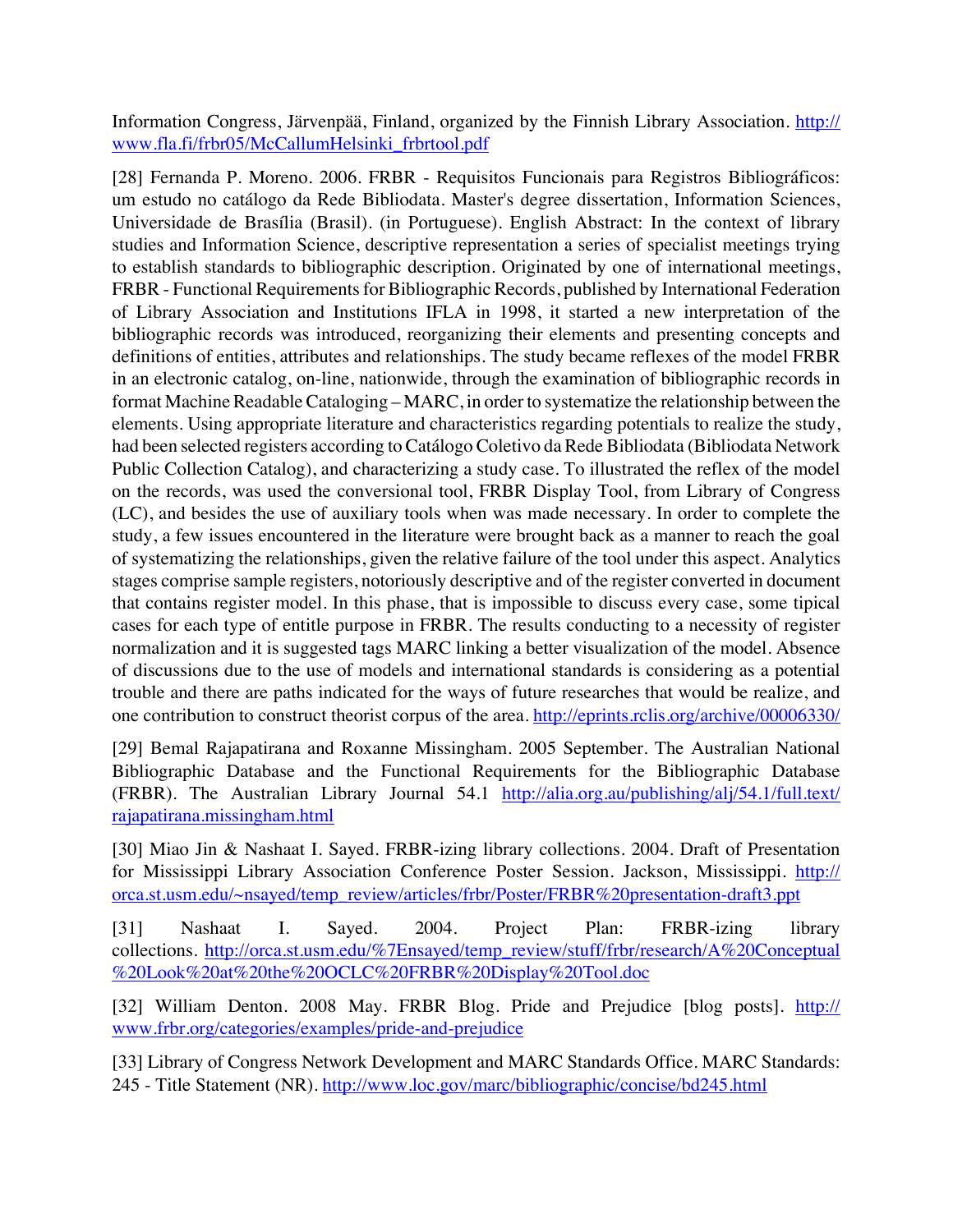[34] William Denton. 2008 May. FRBR Blog. Pride and Prejudice 8: Comments [blog post]. [http://](http://www.frbr.org/2007/05/18/pride-and-prejudice-8-comments) [www.frbr.org/2007/05/18/pride-and-prejudice-8-comments](http://www.frbr.org/2007/05/18/pride-and-prejudice-8-comments)

[35] Library of Congress. December 2007. MARC 21 Specifications for Record Structure, Character Sets, and Exchange Media CHARACTER SETS AND ENCODING OPTIONS: Part 2. MARC-8 Encoding Environment <http://www.loc.gov/marc/specifications/speccharmarc8.html>

[36] Library of Congress. Codetables for MARC-8. [http://www.loc.gov/marc/specifications/](http://www.loc.gov/marc/specifications/codetables.xml) [codetables.xml](http://www.loc.gov/marc/specifications/codetables.xml)

[37] Library of Congress Network Development and MARC Standards Office. MARC Standards: 080 - Universal Decimal Classification Number (R) [http://www.loc.gov/marc/bibliographic/](http://www.loc.gov/marc/bibliographic/bd080.html) [bd080.html](http://www.loc.gov/marc/bibliographic/bd080.html)

[38] Library of Congress Network Development and MARC Standards Office. MARC in XML. <http://www.loc.gov/marc/marcxml.html#marcdtd>

[39] Library of Congress Network Development and MARC Standards Office. MARCXML Validation Stylesheet. <http://www.loc.gov/standards/marcxml/validation/validate.xsl>

[40] Library of Congress Network Development and MARC Standards Office. [Directory of Validation Tools] <http://www.loc.gov/standards/marcxml/validation/>

[41] Solr Lucene opensource search engine <http://lucene.apache.org/solr/>

[42] Blacklight: Faceted browsing with Solr and Ruby on Rails <http://blacklight.rubyforge.org/>

[43] VuFind: library resource portal with Solr and PHP <http://vufind.org/>

[44] Fac-back-OPAC: Faceted Backup OPAC using Solr and Django [http://code.google.com/p/](http://code.google.com/p/fac-back-opac) [fac-back-opac](http://code.google.com/p/fac-back-opac)

[45] Blacklight MARCImporter [http://blacklight.rubyforge.org/svn/blacklight\\_importer/](http://blacklight.rubyforge.org/svn/blacklight_importer/)

[46] XSLTResponseWriter for Solr <http://wiki.apache.org/solr/XsltResponseWriter>

[47] DataImportHandler for Solr <http://wiki.apache.org/solr/DataImportHandler>

[48] Exhibit: SIMILE's Javascript Publishing Framework <http://simile.mit.edu/exhibit>

[49] Flamenco python-based search interface framework <http://flamenco.berkeley.edu>

[50] Barbara B. Tillett. 2004. What is FRBR? (Functional Requirements for Bibliographic Records). Presentation at Back to the Future: Understanding the Functional Requirements of Bibliographic Records Model (FRBR) and its Impact on Users, OPACS, and Knowledge Organization Preconference, Presented by the ALCTS Cataloging and Classification Section's (CCS) Committee on Cataloging: Description & Access (CC:DA) at American Library Association. <http://www.ala.org/ala/alcts/education/presentations/Tillett.pdf>

[51] Patrick LeBoeuf. 2005. Is it possible to organise all information? A library view. Presentation at Presentation at Bibliotheca Universalis: How to organize chaos? Satellite Meeting to the 71st World Library and Information Congress, Järvenpää, Finland, organized by the Finnish Library Association. http://www.kaapeli.fi/~fla/frbr05/2005\_Järvenpää\_LeBoeuf.pdf